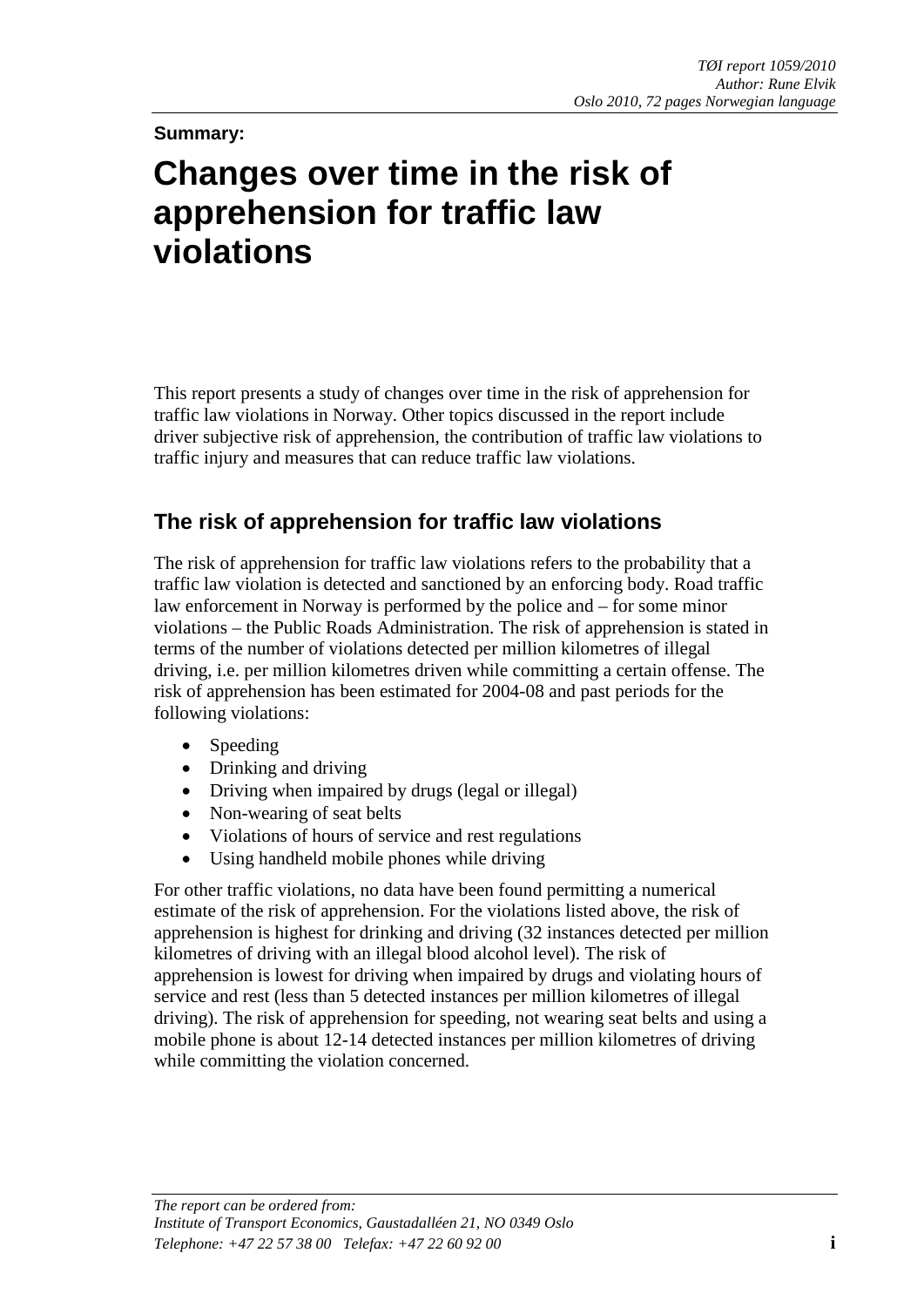### **Changes over time in the risk of apprehension**

The risk of apprehension when speeding has been estimated for 1971-76, 1980- 84, 1993-2002 and 2004-06. The risk of apprehension went down until the 1980s, but has since increased. The recent increase in the risk of apprehension is fully attributable to an increased use of speed cameras. The risk of being apprehended for speeding by a police officer has declined during the whole period after the 1970s.

The risk of apprehension for drinking and driving has been estimated for 1981-82 and 2005-06. The risk of apprehension when driving with a blood alcohol level of more than 50 milligrams per litre (0.05 percent) was reduced from the first period to the second. Driving with a blood alcohol content (BAC) of 0.02 percent was permitted in 1981-82, but illegal in 2005-06. The risk of apprehension when driving with a blood alcohol content between 0.02 and 0.05 percent is very low.

The risk of apprehension when not wearing seat belts has been estimated for 1980-84, 1993-99 and 2004-06. The risk of apprehension increased considerably from the first to the last period. The wearing of seat belts has also increased.

The risk of apprehension when violating hours of service and rest has been estimated for 1984-85 and 2004-08. The risk of apprehension increased from the first to the second period.

For other traffic violations, no data have been found permitting an estimate of changes over time in the risk of apprehension.

### **Driver subjective risk of apprehension**

Interviews by phone have been made in a sample of 1,000 holders of a driving licence for a car (licence types B or BE). The objective was to survey various aspects of the subjective risk of apprehension.

About 78 % of drivers stated that they had not been stopped by the police last year. About 15 % had been checked once and about 7 % had been checked more than once. A majority of the sample, 61 %, correctly stated that the risk of apprehension was higher when speeding by 10 km/h or more than when driving with a BAC of 0.02 percent or more or not wearing seat belts. On the other hand, only 32 % stated correctly that the risk of apprehension when driving with a BAC above 0.1 percent is higher than when speeding by 10-15 km/h or driving after taking amphetamine. The majority, 54 %, erroneously stated that the risk of apprehension was higher when speeding by 10-15 km/h than when driving with a BAC of 0.1 percent.

Drivers appear to overestimate the risk of apprehension when speeding. About 60 % stated that a driver who during one year consistently drove at a speed 15 km/h above the speed limit of 80 km/h would be apprehended every year or every third year. The best estimate of the risk of apprehension for this driver is about once every sixth year. Drivers also overestimate considerably the number of speed cameras installed along roads in Norway.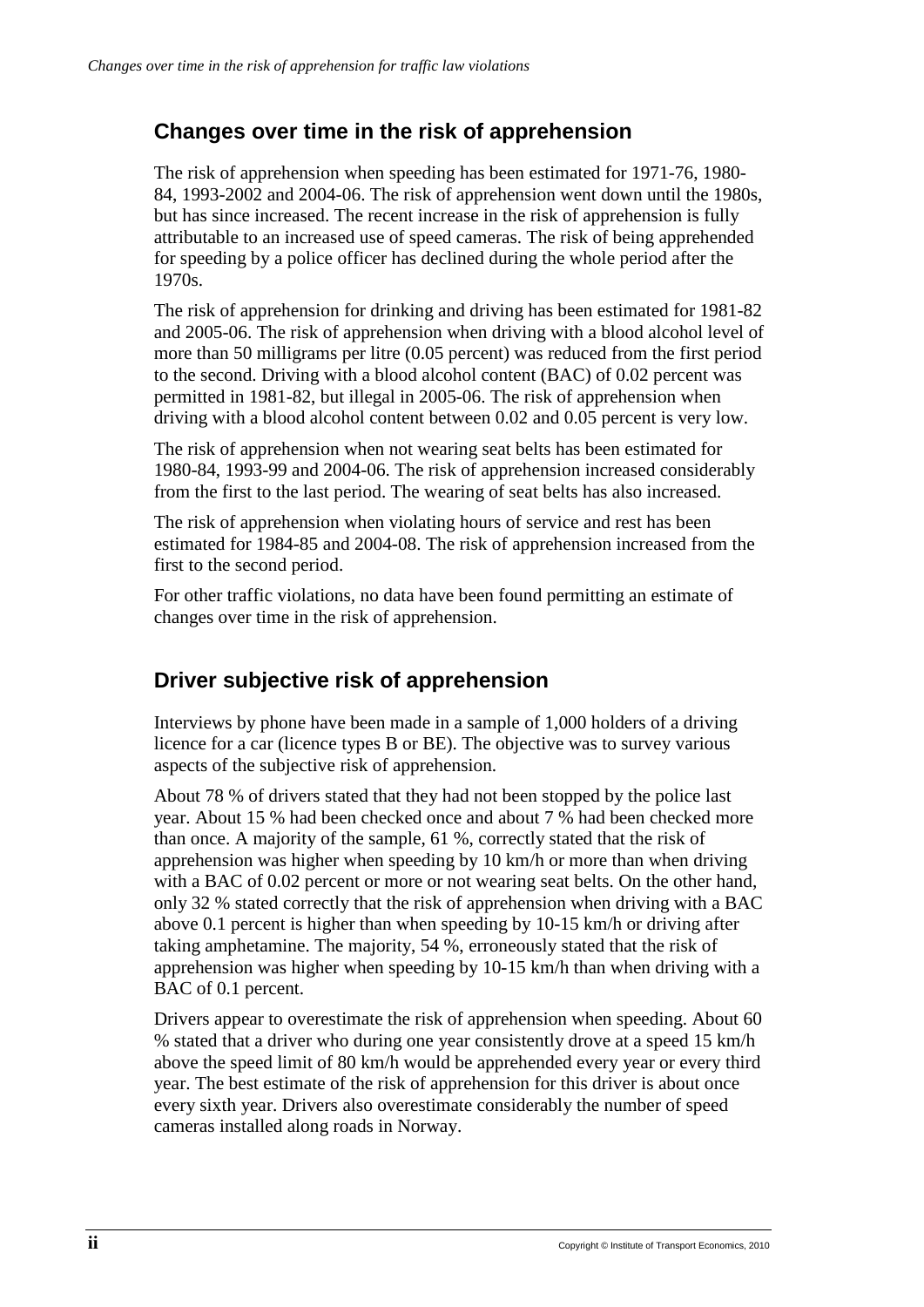# **The contribution of traffic law violations to traffic injury**

The contribution to traffic injury of 15 different traffic law violations has been estimated. Estimates suggest that if these violations were eliminated, the number of road accident fatalities could be reduced by about 50 % and the number of injured road users reduced by about 30 %. There is, in other words, a large potential for improving road safety by eliminating traffic law violations.

The three violations that make the largest contributions to the number of fatalities are speeding (close to 23 %), drinking and driving (close to 17 %), and not wearing seat belts (13 %).

Figure S.1 shows the relationship between the fatality risk attributable to various traffic offences (stated as a proportion) and the risk of apprehension when committing these offences.



*Figure S.1: Relationship between fatality risk attributable to various offences and the risk of apprehension for the same offences*

The risk of apprehension when speeding is comparatively low in view of the rather large contribution speeding makes to traffic fatalities.

## **Measures to reduce traffic violations**

A number of measures may reduce the number of traffic violations. These measures are related to the vehicle, to the design of roads, to traffic control and to police enforcement. In the short term, measures related to road design, traffic control and police enforcement are the most promising. New vehicle safety